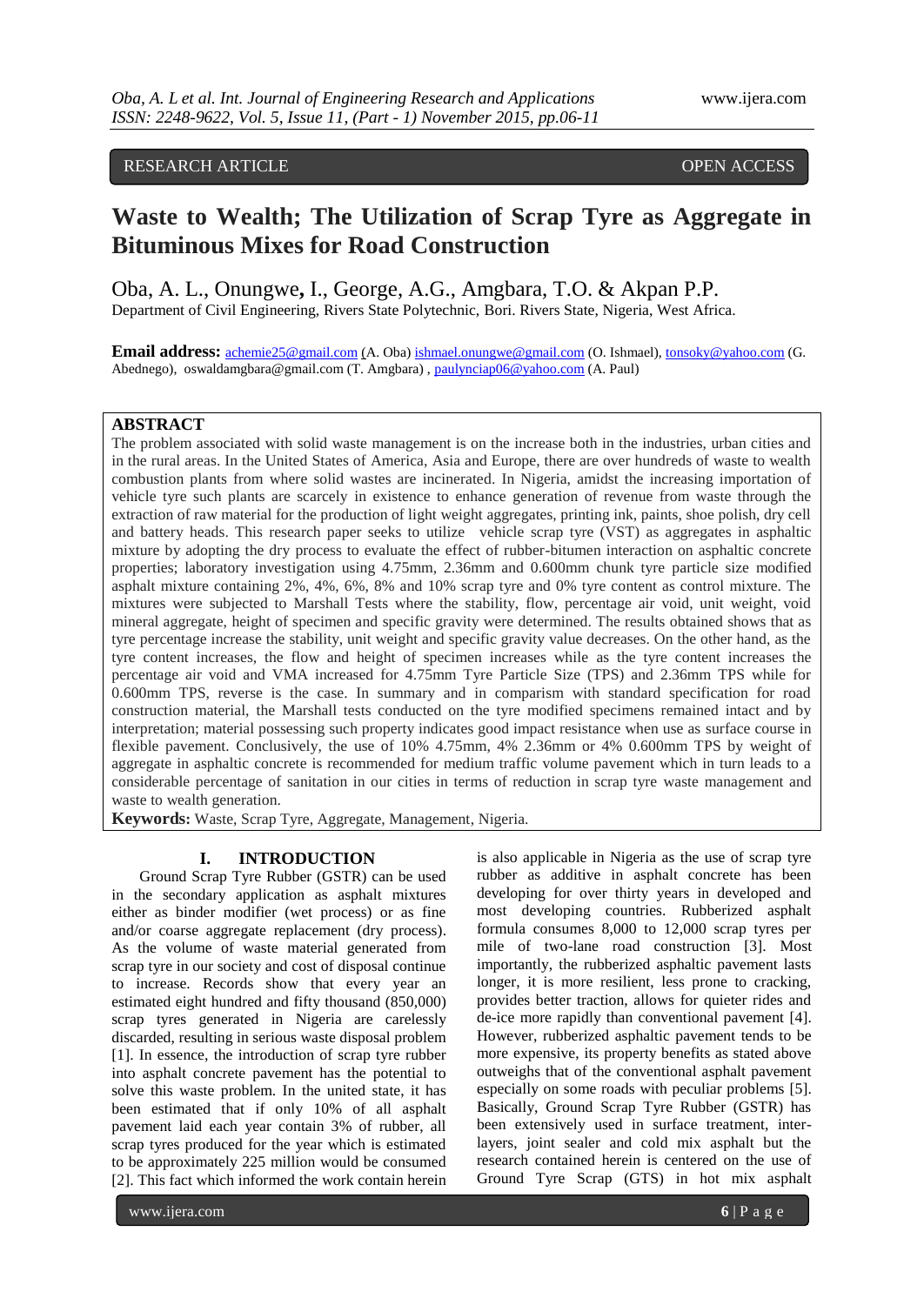adopting the dry process. A control mix of 0% rubber was adopted upon which the Marshall method of mix design was used to obtain the optimum bitumen content. A total of 103 samples were prepared using one aggregate source and 6 GSTR percentages for 3 different rubber particle sizes.

Dry process was originally developed in 1967 in Sweden. In this process, ground rubber or crumb rubber is used as a portion of the aggregate. The crumb rubber is sometimes referred to as a crumb rubber modifier (CRM) because it modifiers the properties of the resultant hot mix asphaltic concrete [4]. This process can be used for hot mix asphaltic concrete in dense-graded, open-graded or gap-graded mixture but it is not applicable on cold mix and surface treatment and it is used as substitute for a small portion of fine aggregate usually 1- 3% by weight of the total aggregate prior to the addition of the asphalt binder. On the other hand, wet process; is one of the processes of by which GSTR can be incorporated into asphaltic concrete. The process was first developed in 1962 by Charles McDonald; the process uses the GSTR as an additive in the asphalt cement in percentages ranging between  $10 - 25\%$  by weight by introducing it into the cement at high temperature and allowing the rubber to react with the binder before the mixture is added to the aggregate. The reaction in this process involves the absorption of aromatic oils from the asphalt cement into the polymer chains that compresses of the major structural components of natural and synthetic rubber in crumb rubber [6].

### **II. MATERIALS AND METHOD**

The aggregates used for this research consist of 9.5mm granite chipping, 0.5mm quarry sand obtained from Crush Rock Nigeria Limited Depot in Rivers State with main quarry source in Cross River State. Scrap tyre rubber was collected from Anozie Street in Port Harcourt. The tyres were washed thoroughly, dried and shredded into sections to free it from steel breeds or strands and further cut into smaller pieces before grinding using mechanical means thereby producing rubber particles and synthetic fibre mixture which was sieved to enable for the extraction of retained particles on sieve 4.75mm, 2.36mm and 0.600mm. The bitumen used was gotten from the building material market at mile III in Port Harcourt.

Sieve analysis was conducted in accordance with [7] methods of test for soils for civil engineering purposes as shown in Table 1 and 2 for granite

chipping and quarry sand respectively while Particle Size Distribution (PSD) is as shown in Figure 1 and 2 for both respective materials as stated above. Specific gravity test was carried out in accordance with [7] methods of test for soils for civil engineering purposes and its results are as shown in Table 3 and 4 for granite chipping/quarry sand and GSTR. Table 5 represents results for bitumen specific gravity and penetration. Los Angeles abrasion test was conducted on the granite in accordance with [8] with its results presented in Table 3. Aggregate crushing test was conducted in accordance with [7] and results presents in table 3 while penetration test was carried out on the bitumen in accordance with [8]. Mix gradation, the mix adopted in this research was designed as dense graded with 100% passing 12.5mm sieve using Asphalt Institute IV(a) specification, Rothfuch's method was used in the aggregate blending [9]. The control mix with no chunk or crumb rubber was designed and the amount of rubber used in the mixes varied from 2%-10% by weight of granite chippings for scrap tyre rubber particles retained on sieves 4.75mm and 2.36mm as well as quarry sand for rubber particles retained on sieve 0.600mm sieve. The results obtained are shown in Table 1 and 2 and their respective particle size distribution graph in figure 1 and 2 while figure 3 shows the gradation curves of the blend aggregate in the specification envelop.

Specimen preparation, the method adopted in preparing the test specimen was the method recommended for Marshall Test by [10] in accordance with [11]. In this research, the total weight of mixture required for one specimen was 1200g; the aggregates were thoroughly heated and mixed to an average temperature of  $140^{\circ}$ C, bitumen was also heated at an average temperature of  $160^{\circ}$ C and added to the aggregate where it was mixed thoroughly for about 3 minutes before the mixture was transferred into the steel cylindrical mould placed on a base plate. The steel cylindrical mould was positioned on manually operated compaction equipment from where 50 blows (corresponding to medium traffic category on wearing course) were applied on each face of the specimen. The specimen 10.16cm in diameter and height 6.35cm-7.5cm were removed from the mould and allowed to cool for one day before testing.

Marshall Stability test was carried out on the specimen in accordance with [11]. The results are presented in Table 6.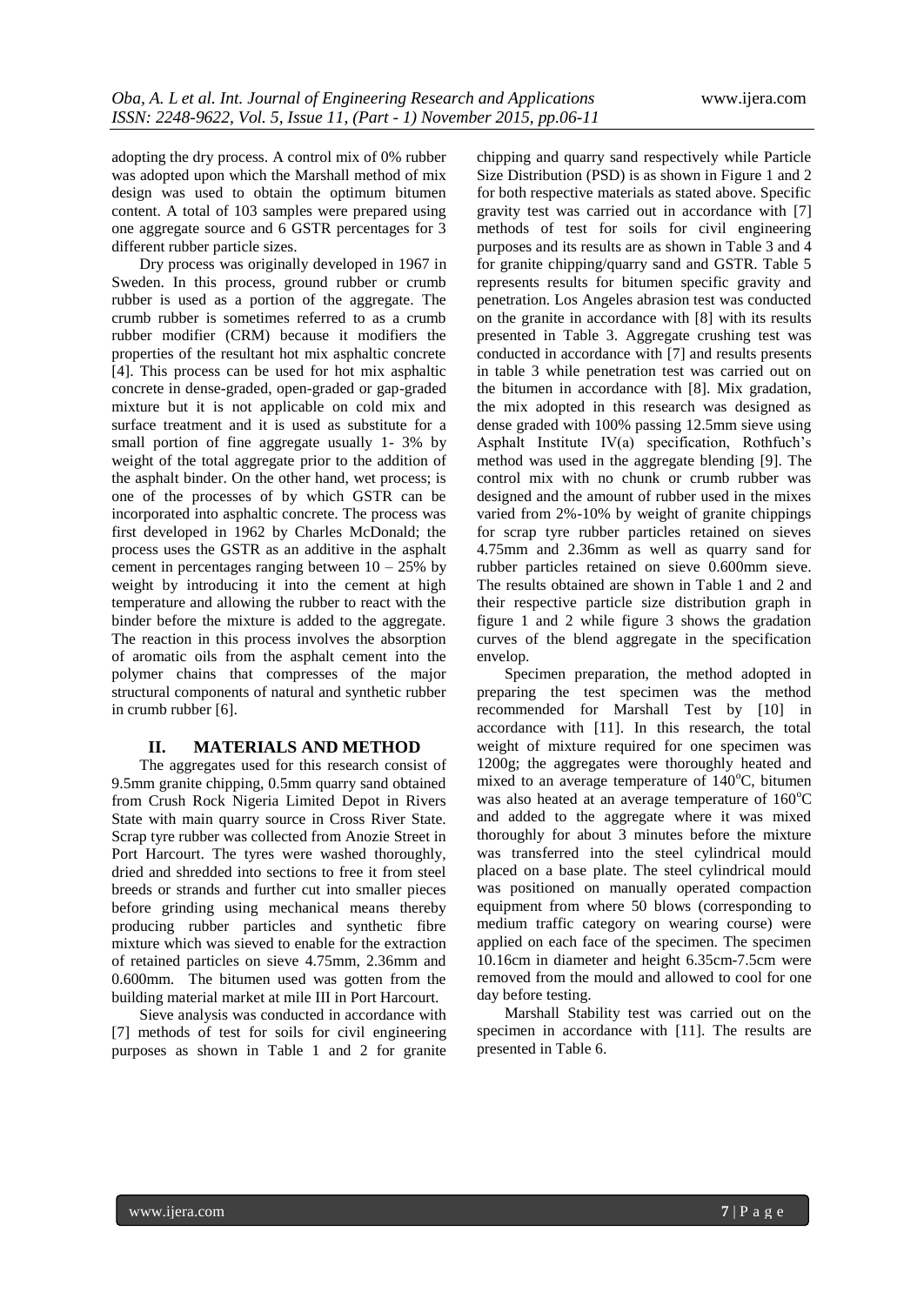| Sieve Size (mm) | Weight of Sample | Percentage               | Cumulative               | Percentage |  |
|-----------------|------------------|--------------------------|--------------------------|------------|--|
|                 | Retained $(g)$   | Retained                 | Percentage Retained      | Passing    |  |
| 12.500          |                  | $\overline{\phantom{a}}$ | $\overline{\phantom{a}}$ | 100        |  |
| 9.520           | 14.0             | 1.4                      | 1.4                      | 98.60      |  |
| 4.750           | 855.0            | 85.5                     | 86.9                     | 13.10      |  |
| 2.360           | 105.0            | 10.5                     | 97.4                     | 2.60       |  |
| 0.600           | 5.0              | 0.5                      | 97.9                     | 2.10       |  |
| 0.300           | 4.0              | 0.4                      | 98.3                     | 1.70       |  |
| 0.150           | 3.0              | 0.3                      | 98.6                     | 1.40       |  |
| 0.075           | 3.0              | 0.3                      | 98.9                     | 1.10       |  |
| pan             | 11.0             | 1.1                      | 100                      | 0.00       |  |

#### **III. RESULTS AND DISCUSSION** Table 1: Result of Sieve Analyses on Granite Chippings

Table 2: Result of Sieve Analyses on Quarry Sand

| Sieve size (mm) | Weight of<br>sample | Percentage      | <b>Cumulative Percentage</b> | Percentage |
|-----------------|---------------------|-----------------|------------------------------|------------|
|                 | Retained $(g)$      | Retained        | Retained                     | Passing    |
| 12.500          |                     |                 |                              | 100.0      |
| 9.520           |                     | $\qquad \qquad$ |                              | 100.0      |
| 4.750           | 13.0                | 2.17            | 2.17                         | 97.83      |
| 2.360           | 82.0                | 13.67           | 15.84                        | 84.16      |
| 0.600           | 214                 | 35.67           | 51.51                        | 48.49      |
| 0.300           | 83                  | 13.83           | 65.34                        | 34.66      |
| 0.150           | 83                  | 13.83           | 79.17                        | 20.83      |
| 0.075           | 62                  | 10.33           | 89.50                        | 10.50      |
| pan             | 63                  | 10.50           | 100.0                        | 0.00       |



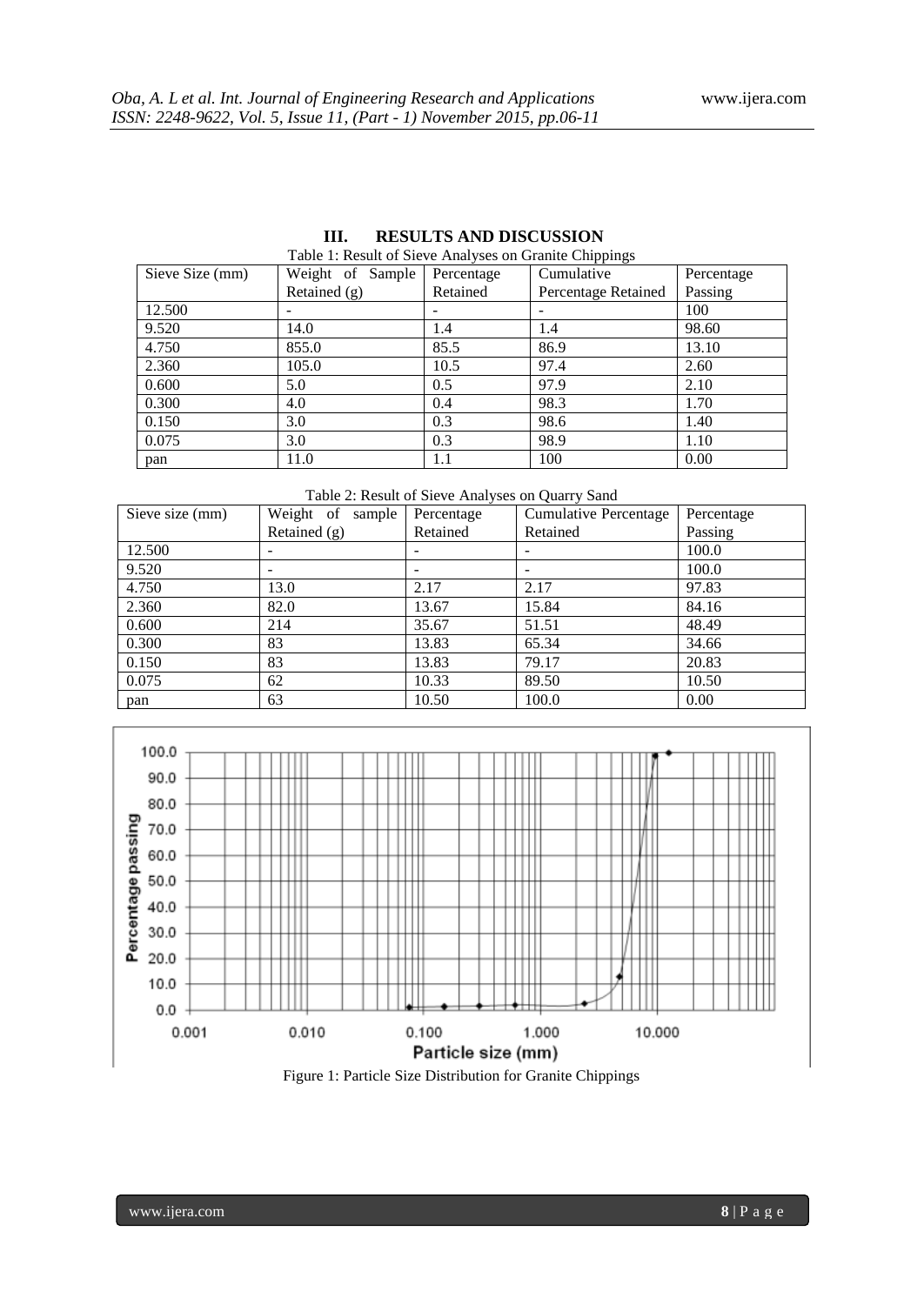

| Table 3: Summary of Physical Properties of Aggregates used |                  |                                                         |       |  |  |
|------------------------------------------------------------|------------------|---------------------------------------------------------|-------|--|--|
| Materials                                                  | Specific gravity | Los Angeles abrasion $(\%)$   Aggregate Crushing $(\%)$ |       |  |  |
| Granite chippings                                          | 2.66             | 31.19                                                   | 36.80 |  |  |
| Ouarrysand                                                 | 2.55             |                                                         |       |  |  |

Table 4: Summary of Ground Scrap Tyre Rubber (GSRT) used

| Materials  | Specific gravity |
|------------|------------------|
| 4.74mm     | 11               |
| $2.36$ mm  | 1.16             |
| $0.600$ mm | 0.96             |

| Table 5: Summary of Bitumen Used |  |  |
|----------------------------------|--|--|
|----------------------------------|--|--|

| Material       | Specific gravity | penetration |
|----------------|------------------|-------------|
| <b>Bitumen</b> | 1.03             | ხა          |

## Table 6: Results of Marshall Tests.

| Rubber         | Rubber    | Marshall  | Flow | Air Void by    | Unit   | Filled<br>Voids | Height of | Specific |
|----------------|-----------|-----------|------|----------------|--------|-----------------|-----------|----------|
| Content        | Particle  | Stability | (MM) | Total          | Weight | with Bitumen    | Specimen  | Gravity  |
| $(\% )$        | Size (mm) | (KN)      |      | Mixture $(\%)$ | (Kg)   | $(VMA)$ $%$     | (mm)      |          |
| $\overline{0}$ |           | 7.24      | 4.04 | 3.23           | 2.354  | 81.19           | 63.70     | 2.385    |
| $\overline{2}$ | 4.75      | 4.63      | 3.68 | 3.09           | 2.275  | 81.11           | 67.50     | 2.355    |
|                | 2.36      | 5.47      | 3.71 | 3.05           | 2.288  | 81.92           | 67.30     | 2.360    |
|                | 0.600     | 6.20      | 3.74 | 3.02           | 2.300  | 81.79           | 65.40     | 2.316    |
| $\overline{4}$ | 4.75      | 3.61      | 3.25 | 3.40           | 2.230  | 80.16           | 70.40     | 2.332    |
|                | 2.36      | 4.95      | 4.05 | 3.53           | 2.276  | 79.45           | 67.90     | 2.335    |
|                | 0.600     | 4.97      | 4.22 | 2.28           | 2.246  | 85.52           | 67.20     | 2.216    |
| 6              | 4.75      | 3.49      | 3.61 | 4.30           | 2.206  | 75.19           | 71.50     | 2.306    |
|                | 2.36      | 4.90      | 4.52 | 4.46           | 2.268  | 74.56           | 70.40     | 2.311    |
|                | 0.600     | 4.33      | 4.48 | 2.13           | 2.231  | 86.70           | 67.50     | 2.283    |
| 8              | 4.75      | 3.14      | 4.21 | 4.34           | 2.191  | 75.43           | 72.60     | 2.267    |
|                | 2.36      | 4.85      | 4.97 | 4.76           | 2.177  | 73.63           | 71.60     | 2.289    |
|                | 0.600     | 3.84      | 4.69 | 2.04           | 2.205  | 86.72           | 68.40     | 2.251    |
| 10             | 4.75      | 2.69      | 4.52 | 4.37           | 2.158  | 75.51           | 73.10     | 2.255    |
|                | 2.36      | 4.28      | 5.54 | 4.89           | 2.164  | 72.89           | 72.00     | 2.265    |
|                | 0.600     | 3.61      | 5.43 | 1.35           | 2.190  | 90.74           | 69.10     | 2.220    |

www.ijera.com **9** | P a g e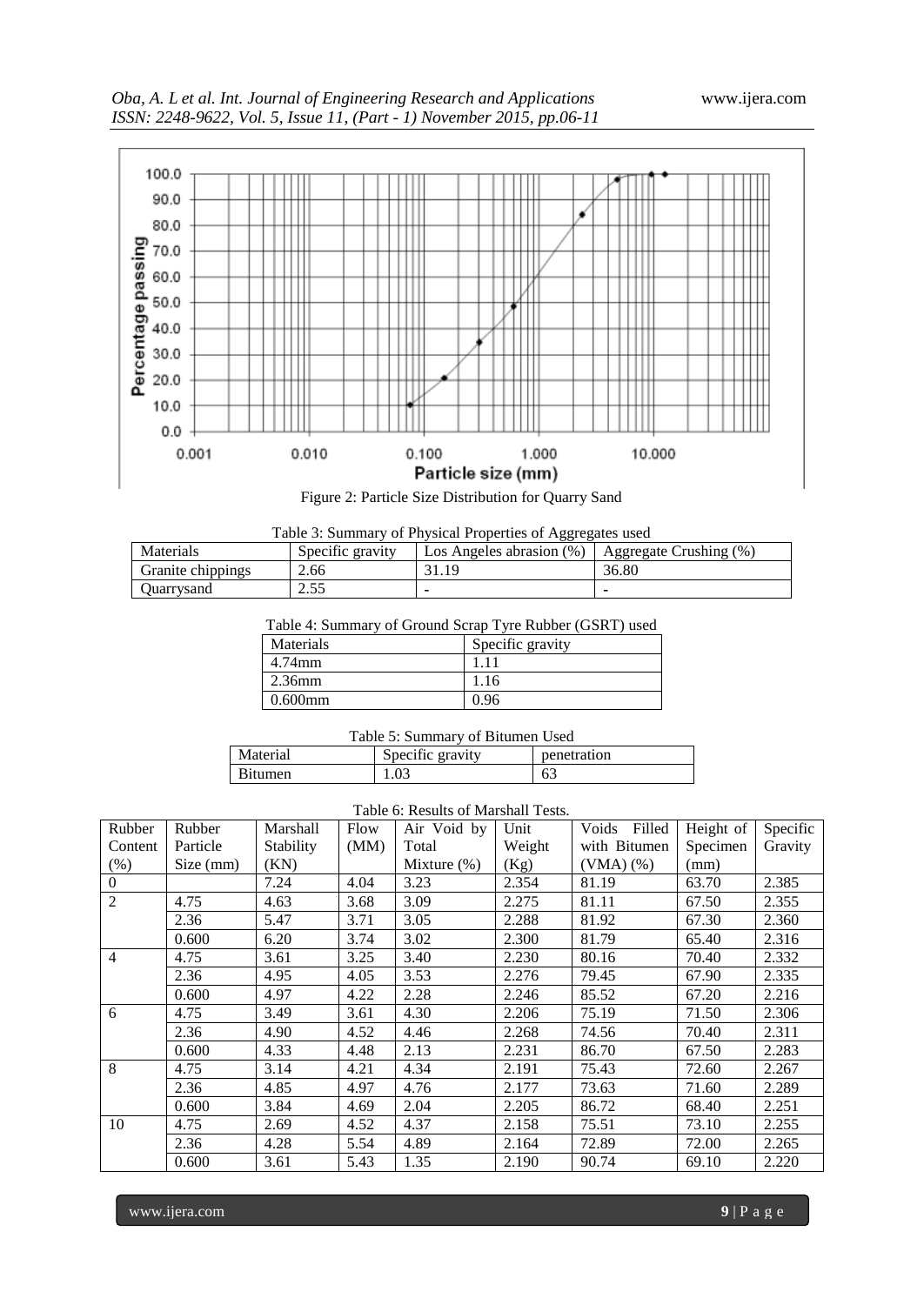### **IV. Discussion**

Table 6 show the results obtained from the various percentages of rubber content; however the marshal stability decreases with increased rubber content it will be seen on the basis of the benefits of rubberized asphaltic pavement as stated by [4] that rubberized asphaltic pavement lasts longer compared to traditional aggregate asphaltic pavement, it is more resilient, less prone to cracking, provides better traction, allows for quieter rides and de-ice more rapidly, considering these in consonance with the works of [12], [13] and [14] where the marshal stability results of three different rubber particle sizes followed the same trend as arrived at and presented in this research and summarizing same on the work of [10] where he arrived at adopting 2.0 as the minimum stability for medium volume traffic roads it will be concluded that hence all specimen tested for in this research indicated results above this minimum value, the work contain herein can be of high recommendation in terms of (MVTR). From the column indicating results of flow from the various percentages of rubber particles, it will be observed that the flow increases with increased rubber content which by interpretation mean better flexibility of the asphaltic material, basically the percentage air voids for medium volume roads ranges between 3%-5%, according to standard specification, [10]. It will be seen that only specimens produced with 4.75mm, 2.36mm and 2% of 0.600mm RPS meet these specification. Hence in as much as this research encourages the use of RPS in asphaltic pavement, certain percentages must be adhered to in order to meet standard specifications. The least height of specimen was recorded for 2% rubber content at 0.600mm particle size with result of 65.40mm against 0% rubber content with 63.70mm thereby enhancing considerable pavement thickness when laid at economic quantity. From table 6, it will be seen that the weight of the specimen is a product of the particle size of rubber, that is, the larger the particle size, the lesser the weight of the mixture. In terms of Voids Filled with Bitumen (VMA), 81.19% gotten from the 0% rubber content meets the Asphalt Institute Specification and it will be observed from table 6 that for all the various percentages of rubber content, rubber particle size 0.600mm gave result above 81.19% implying standard attainment but with consideration for particle size irrespective of percentage application. On the aspect of specific gravity, other than the 0% specific gravity, for all the percentages of rubber content ranging from 2% to 10%, rubber content particle size of 2.36mm gave the highest value of specific gravity.

#### **V. CONCLUSION**

Based on the results obtained from the Marshall tests conducted where it was noticed that the rubber modified specimens remained intact after failure it can be concluded that material possessing such engineering property indicates good impact resistance when used as pavement construction material hence, the use of 10% 4.75mm, 4% 2.36mm or 4% 0.600mm RPS by weight of aggregate in asphaltic concrete is highly recommended for medium traffic volume pavements.

## **VI. RECOMMENDATIONS**

The adoption of 10% of 4.75mm RPS, 4% of 2.36mm and 0.600mm RPS is recommended for flexible road construction as it meets design criteria for medium volume pavements.

0.600mm rps modified asphalt is recommended for intersections (high volume and slow moving traffic) pavements.

For the purpose of environmental sanitation, economic material procurement and generation of wealth from waste, recycling activities should be encouraged by government and non-government institutions.

## **REFERENCES**

- [1.] Aisien, F. A, Ebewele, R. O. and Hymore, F. K. (2002). Application of Ground Scrap Tyre Rubber in Asphalt Concrete Pavements, Proceedings in Nigeria; Society of Chemical Engineers, PTI Warri, pp73-91.
- [2] Robin, L. S. (1994). The Use of Recycled Materials in Highway Construction, Journal Public Roads, Vol. 58 No. 2, pp1-4.
- [3] Pounder, T. J. (1993). A Study to Incorporate Recycled Rubber Tyres Crumb into Cold In-Place Asphalt Recycling Process; MSO Construction Limited and T. J. Pounder (Ontario) Limited pp 21-26.
- [4] Heitzman, M. (1992). Design and Construction of Asphalt Paving Material with Crumb Rubber Addictives; Paper Presented at the  $71<sup>st</sup>$  Annual Meeting of Transportation Research Board Washington D. C., pp 2-7
- [5] Roobert, N. (1988). Flexible Pavement Rehabilitation using Asphalt Rubber Combinations, a Progress Record in Transportation Research; Washington D. C. pp213-223.
- [6] Bahia, H. U. and Davis, R. (1994). Effect of Crumb Rubber Modifiers (CRM) on Performance of Related Properties of Asphalt Binders; Journal of Association of Asphalt Paving Technologist Vol. 63, pp 414-449.
- [7] British Standard Institution (1990). Methods of Test for Soils for Civil Engineering Purposes; (BS 1377), London 3<sup>rd</sup> Revision.
- [8] *AASHTO T 96*-02 (2015). Standard Method of Test for Resistance to Degradation of